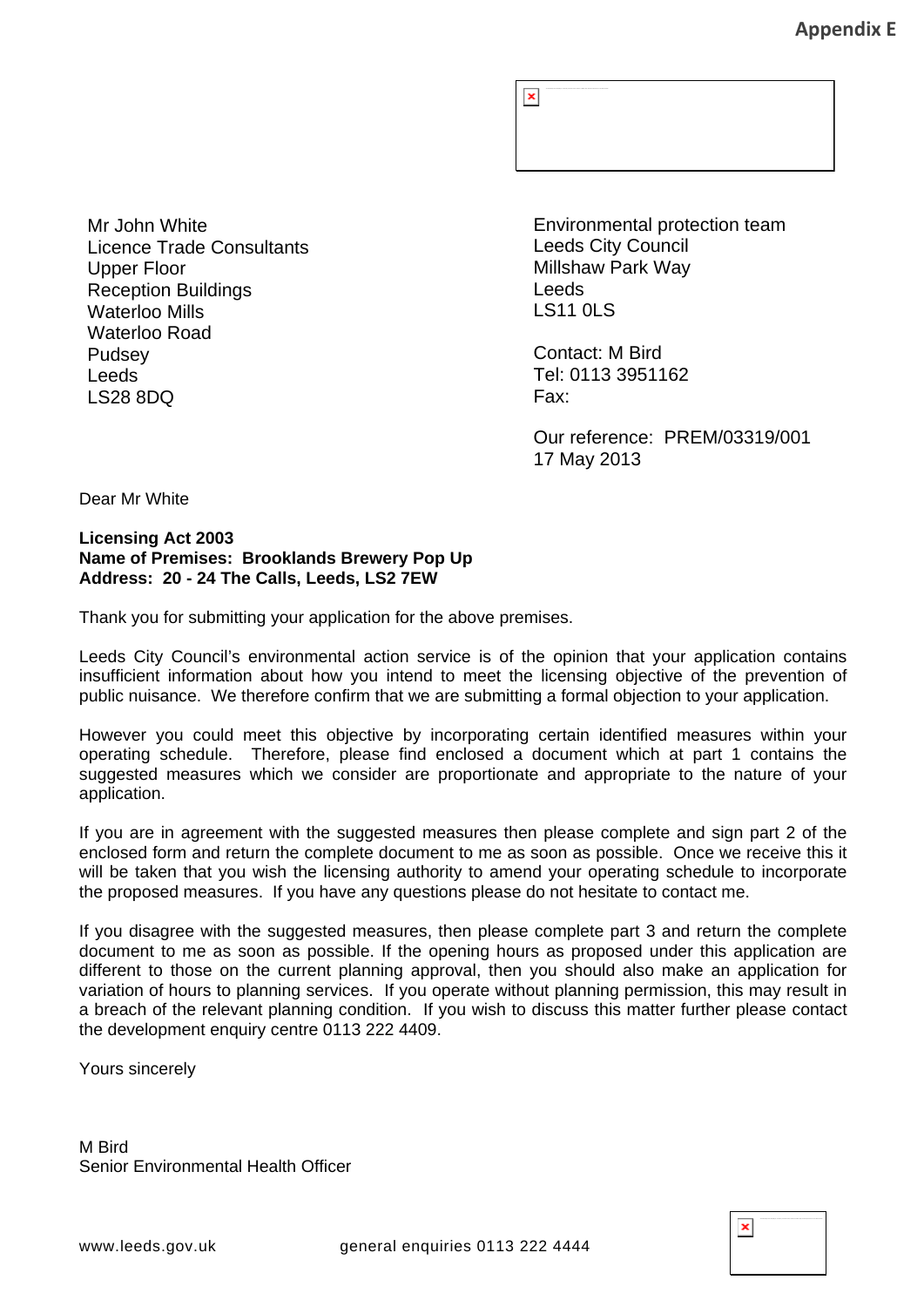# **PART 1**

# **To be completed by the responsible authority**

### **Leeds City Council's Environmental Action Service Proposed Controlled Measures under the Licensing Act 2003**

### **Name of Premises: Brooklands Brewery Pop Up Address: 20 - 24 The Calls, Leeds, LS2 7EW**

### **Premises Summary**

The application premises is a commercial warehouse type building towards the South of Leeds city centre.

The surrounding area contains a mixture of commercial premises (restaurants/offices etc) and residential dwellings. The closest block of flats being approximately 20 metres to the East at 32 The Calls.

The application is for recorded music, supply of alcohol, and late night refreshment; with licensable activities until 1am in the morning. The proposals have the potential to create noise disturbance from the premises due to music and the activity of patrons, especially to the occupiers of nearby flats. In addition, the application may increase the number of late night revellers in the area. Therefore, there is a greater potential for public nuisance to noise sensitive occupants if this application is granted.

In addition, the application premises is situated within a Cumulative Impact Policy Area, which requires the applicant to submit sufficient information to satisfy this service that granting of a new licence will not add to the impact already being experienced.

The applicant has submitted various steps that are intended to be taken to promote the prevention of public nuisance. Unfortunately, the measures proposed would not seem to adequately control all the relevant issues, especially those in relation to an increase in late night revellers in the area or the activity of patrons smoking outside the premises.

However, it is noted that the applicant has described the proposals as a temporary arts and cultural space for the purpose of marketing. In addition, no external drinking area is shown on the submitted plans. Therefore, if the premises is not going to operate in the manner of a city centre drinking establishment then the potential for public nuisance is greatly reduced. Confirmation of the use as proposed would allow this service to consider that a full objection to this application is not necessary.

Having considered the application under the Licensing Act 2003 for the above premises, the Leeds City Council's environmental action service considers that the following measures are proportionate and necessary in order to promote the following licensing objective:

• Prevention of public nuisance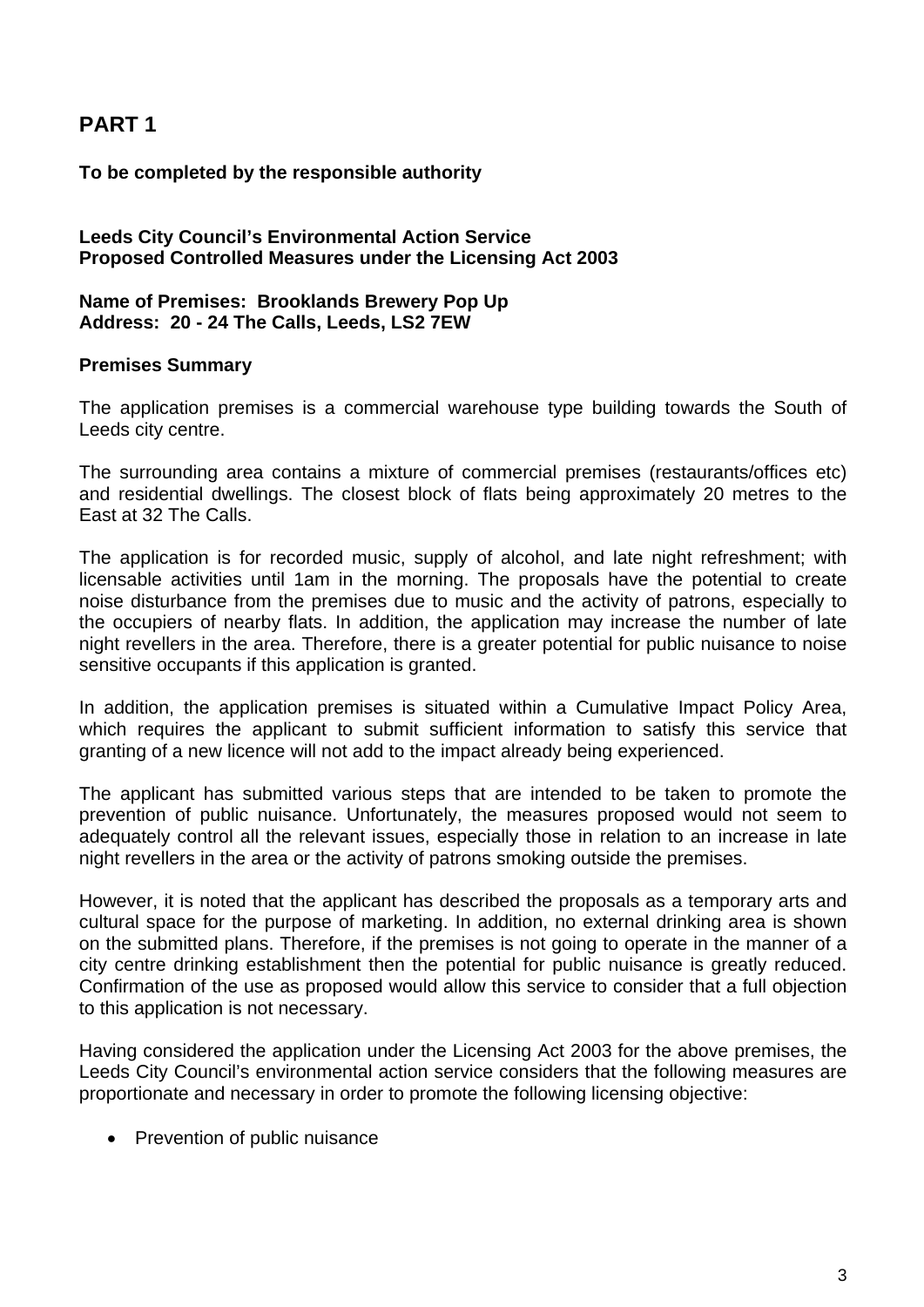# **Noise and Vibration**

- 1. At any time that the Premises Licence has effect, the licensable activities will be ancillary to the use of the premises as an arts and cultural space for the purpose of marketing.
- 2. Patrons shall not be permitted to use any external areas of the premises for the consumption of food or drink.
- 3. During hours of licensable activity, smoking by patrons shall only be permitted to the front of the premises which faces onto The Calls.
- 4. The activities of persons using the external areas shall be monitored after 11 pm and they shall be reminded to have regard to the needs of local residents and to refrain from shouting and anti social behaviour etc when necessary.

Signed:

Dated: